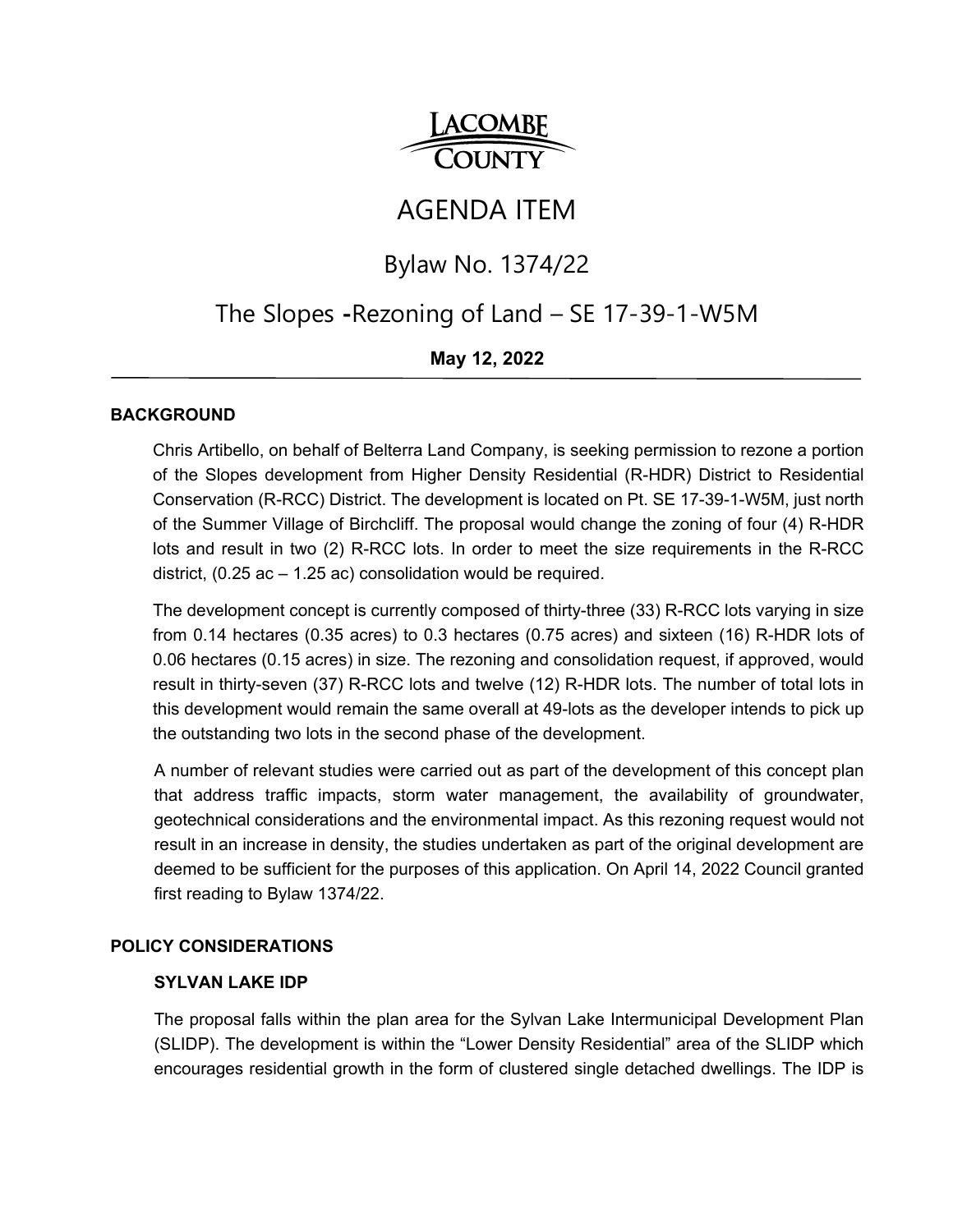broad in context and often refers to the more prescriptive policies found in the Sylvan Lake ASP.

### **Sylvan Lake ASP**

The land use strategy originally proposed by the Slopes followed the policies laid down in the Sylvan Lake ASP to reduce the impact of development on the land through conservation and clustering. The development is within "Lake Development Area 1" of the plan. The proposed rezoning request remains in compliance with the ASP policies.

## **LEGISLATIVE RESPONSIBILITIES**

The Municipal Government Act gives Council the sole authority and responsibility to consider amendments to the Land Use Bylaw. In dealing with any request to change the land use zoning of a parcel of land, Council is required to consider:

- the suitability of the land for the intended use; and
- the compatibility of the intended use with other uses, both existing and proposed, in the surrounding area.

Council is also expected to consider how the proposed zoning change conforms to the Municipal Development Plan and any other local plans that Council has adopted, which affect the land.

### **ANALYSIS**

This rezoning request meets the principles of the Sylvan Lake IDP, and the policies set out in the Sylvan Lake ASP. The density of the overall development will remain the same and there are no proposed changes to any of the municipal improvements. Extensive public consultation has already been completed, as well as the required site-specific studies as part of the original rezoning. This application represents a relatively minor adjustment of the concept plan, which is primarily being requested as a way of responding to a change in the market since the original approval.

### **NOTICE OF PUBLIC HEARING**

In accordance with the requirements of the Municipal Government Act, notice of the public hearing was published in the following local newspapers:

County News **April 22, 2022** 

Sylvan Lake News **April 28 and May 5, 2022**